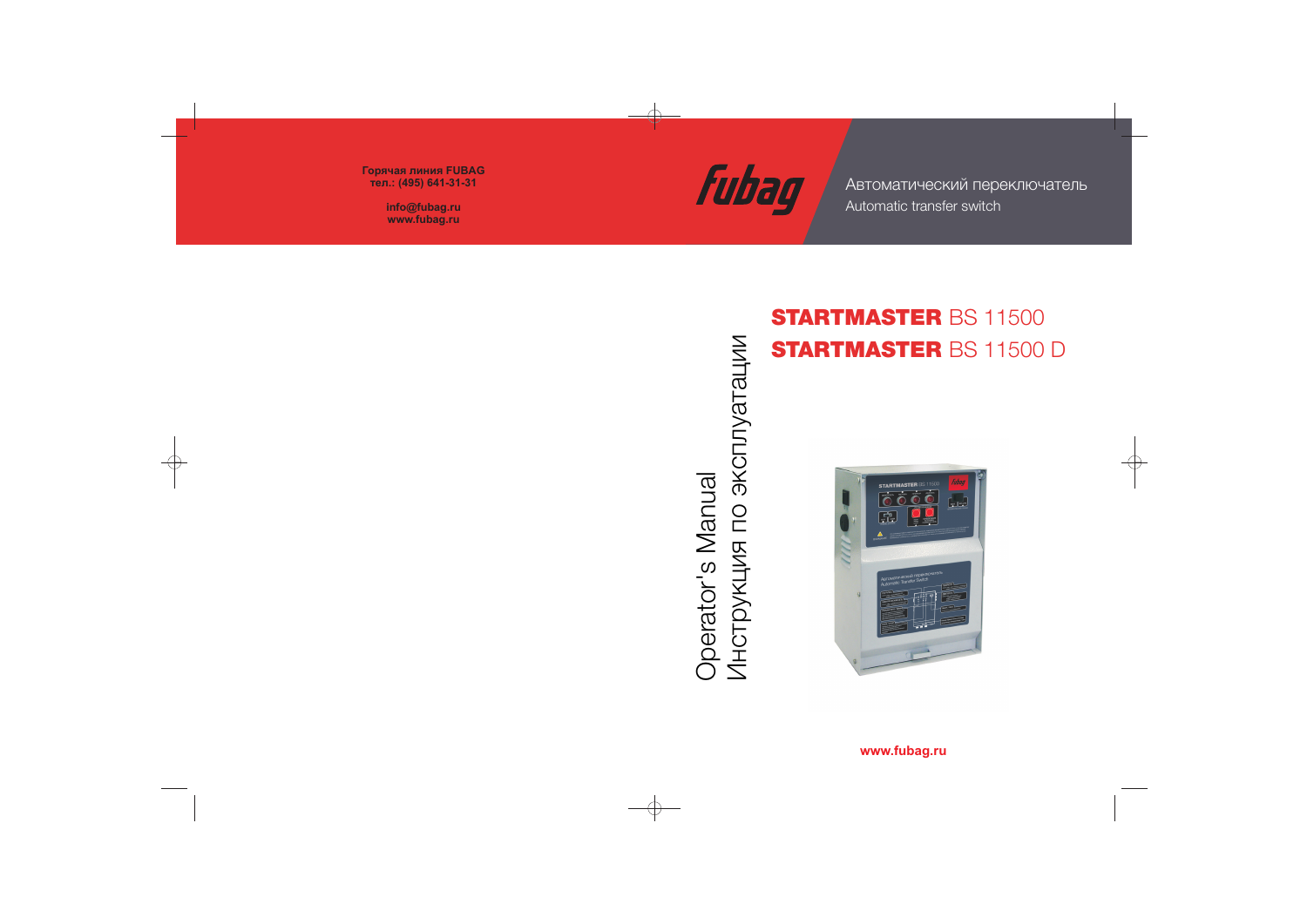



#### **WARNING! BEFORE USING THE MACHINE READ THE INSTRUCTION MANUAL CAREFULLY!**

Our automatic transfer switch FUBAG are designed to give safe anddependable service if operated according to instructions.

Read and understand the manual before operating the automatic transfer switch FUBAG. Failure to do so could result in personal injury or equipment damage.

### **1. Safety rules**

- T he scheme of the device includes parts and units, who are under voltage. It is strictly prohibited to work while the front panel of the switch is taken off.

- O nly the specialists, who came through the training, instructions and were tested upon the knowledge of the electric safety requirements, having the qualification group of the electric safety not lower than the 3rd and special certificate, are allowed to wrk with this device.

- I t is prohibited to use the device in the absence of ground connection or its failure.

- P lace the device indoors, so that the control panel is easily accessible.

- P lace the device on flat, strong surface.
- R ead this manual carefully.
- M aintenance and repair should be done only by qualified service center specialists.

### **2. Technical characteristics**

| <b>Characteristics</b>                  | <b>STARTMASTER</b><br><b>BS 11500</b> | <b>STARTMASTER</b><br><b>BS 11500 D</b> |
|-----------------------------------------|---------------------------------------|-----------------------------------------|
| Phase                                   |                                       |                                         |
| Rated voltage mains, V                  | 220                                   | 220/380                                 |
| Rated voltage generator, V              | 230                                   | 230/400                                 |
| Rated current load. A                   | 50                                    | 25                                      |
| Frequency, Hz                           | 50                                    | 50                                      |
| Rated voltage generator battery, V      | 12                                    | 12                                      |
| Rated voltage battery charge ATS out, V | 13,2                                  | 13,2                                    |
| Rated current battery charge, A         | 0.7                                   | 0.7                                     |
| Dimension, LxWxH, mm                    | 350x245x147                           | 350x245x147                             |
| lıP                                     | IP20                                  | IP20                                    |
| Weight, kg                              | 5,3                                   | 5,3                                     |

### **Unit`s maintenance conditions requirements:**

Altitude above sea level – not more than 2000 m; Operating ambient temperature – from -20 $\mathrm{^{\circ}C}$  to +55 $\mathrm{^{\circ}C}$ ; Relative humidity – not more than 85%.

#### **Package contents:**

Automatic transfer switch – 1 pc; Control cable – 1 pc.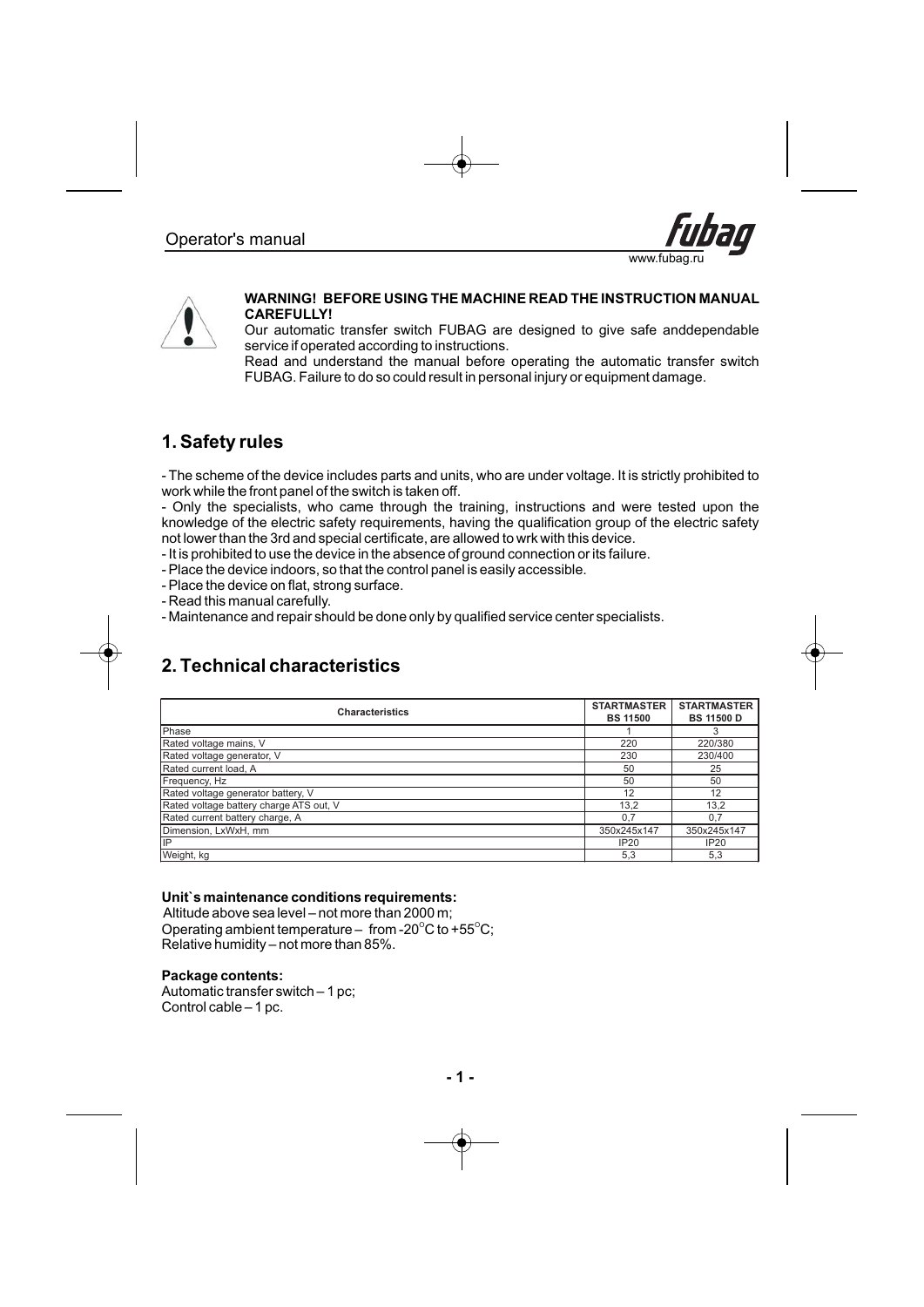

## **3. Description of the automatic transfer switch**

Startmaster BS 11500 (D) is an automatic power station control system for providing backup power supply for electric devices while primary power source is switched off. The ATS is designed for operation with Fubag power stations with the option of automatic performance and with the ATS socket on the control panel. Power stations not equipped with such option cannot be operated with theATS.

TheATS has a metal body and can be wall-mounted. Connection to the power station is provided by special control cable (included) and the power cable. Connection of generator output, mains input, and reserved electric devices is provided by terminal screws, placed inside the unit.

The front panel of theATS contains control buttons and mode indicators.

Description and functions of the control buttons and indicators are shown in the picture below.

- 1. Power switch;
- . 2 Alarm signal;
- . 3 Mode switch (manual/automatic);
- . 4 Manual power supply switch
- (mains/generator);
- . 5 Manual engine start button;
- . 6 Engine warm-up mode switch (winter/summer);
- . 7 Mains voltage indicator;
- . 8 Load connection indicator;
- . 9 Generator output voltage indicator;
- . 10 Engine indicator.



| <b>MAINS</b> |  | דו ור | <b>GENERATOR</b> |
|--------------|--|-------|------------------|

### Startmaster BS 11500 115 Startmaster BS 000 D

| -            |  |     |           |  |                  |  |              | $ V_1 W_1 N U_2 V_2 W_3 N U_3 V_3 W_3 N$ |  |  |  |
|--------------|--|-----|-----------|--|------------------|--|--------------|------------------------------------------|--|--|--|
| <b>MAINS</b> |  | OUT | GENERATOR |  | <b>GENERATOR</b> |  | <b>MAINS</b> |                                          |  |  |  |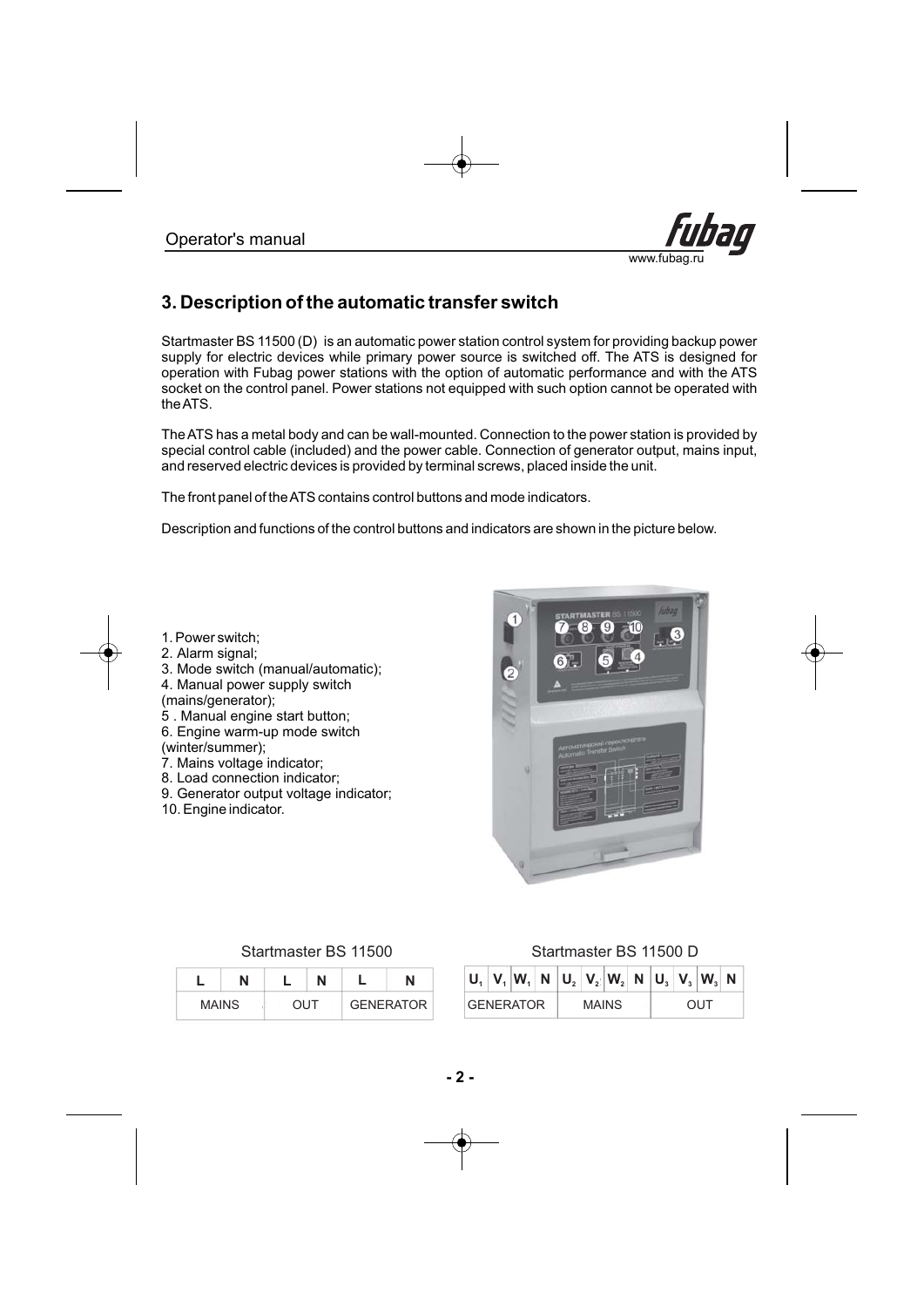

## **4. ATS operation principle**

Startmaster BS 11500 (D) can be operated in two modes:

1. Manual mode

2. Automatic mode

When the ATS is operated in manual mode, mains voltage is not monitored. Generator start and load connection is provided by pressing buttons (4) and (5) on the front panel of the ATS. The time needed to warm up the engine before connecting the load is controlled by the operator.

In the automatic mode, the ATS is continuously monitoring the availability of mains voltage. Mains voltage control indicator (7) is on when the mains voltage is available.

In case of mains voltage absence during 5 seconds, the ATS gives the signal to start the power station engine.

While receiving the engine start signal, the choke is transferred to the middle position, and the electric starter relay is connected for 4 sec.

Upon receiving the signal of generator output voltage availability, the ATS transfers the choke to the open position (in summer mode – in 5 seconds, in winter mode – in 15 seconds after successful start).

If there is no output voltage after electric starter relay shuts off, the system will attempt to start the engine up to 5 times more. If after the 5th attempt the engine does not start, the system will report the error and the engine indicator (10) will be flashing.

If the engine starts successfully, the engine indicator (10) will be glowing continuously.

After successful engine start, the system will make a delay before load connection, necessary to warm up the engine. In the summer mode the delay will be 10 sec., in the winter mode – 25 sec. After this time the power contactors will be switched and the power supply of the load will be provided by the generator. Two indicators (8) and (9) will be glowing continuously.

After mains supply is restored and is stable for 10 seconds, the system transfers the load to the mains and gives the signal to stop the generator engine.

### **5. Instructions for joint operation**

### **A. Manual mode.**

1 Connect the automatic transfer switch to the power station and to the mains. .

- 2 Connect the line of the reserved devices. .
- 3. Turn on the ATS power switch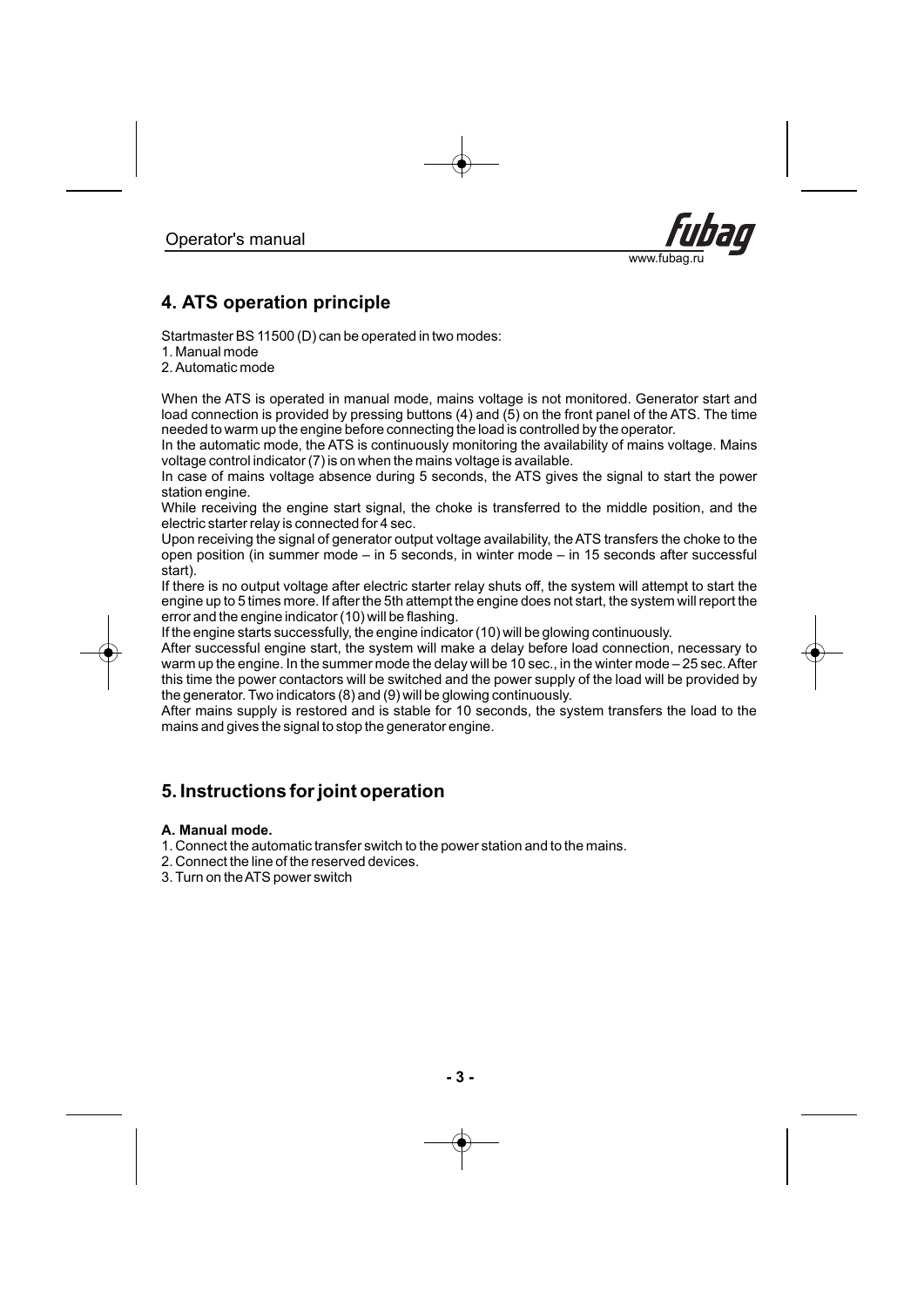

- 4. Put the operation mode switch (3) to the MANUALposition.
- 5. Start the engine by pressing the button (5).
- 6. After the engine has warmed up, connect the load to the generator by pressing the button (6).

#### **B. Automatic mode.**

- . 1 Connect the automatic transfer switch to the power station and to the mains.
- . 2 Connect the line of the reserved devices.
- . 3 Turn on theATS power switch.
- . 4 Choose the engine warm-up mode by the switch (6) "summer/winter".
- . 5 Turn the operation mode switch (3) to theAUTOMATIC position.

If mains supply is available, the system is entering standby mode. Reserved devices are powered by the mains supply.

If mains supply is cut off, the system starts the engine of the power station by the way described above and switches the power supply of the reserved devices to the generator.

### **6. Maintenance**

- Maintenance of the device can be performed only by qualified staff.

- Always power off the device and the generator while doing the maintenance. There are high voltages and currents inside the device, which are dangerous for life.

### **7. Storage and transportation**

During the transportation and storage of the device please keep it away from moisture. It is recommended to keep the device in a dry, well ventilated room and to avoid exposing it to increased humidity, corrosive dangerous gases and dust. After opening up the package it is recommended to pack the device again, if it should be transported to the place of operation or storage.

### **8. Warranty**

Warranty refer to defects of materials and components and do not refer to components subject to natural wear and maintenance work.

Only machines cleaned from dust and dirt in original factory packing fully completed, provided with instruction manual, warranty card with fixed sales date with a shop stamp factory serial number and originals of sales and ware receipt issued by salesman are subjects of warranty. Within the warranty period the service center eliminate free of charge all detected production defects. The manufacturer disclaims warranty and legal responsibilities if nonobservance of the instruction manual by user, unqualified disassembling repair or maintenance of the machine as well does not bear responsibility for caused injury to persons or damages.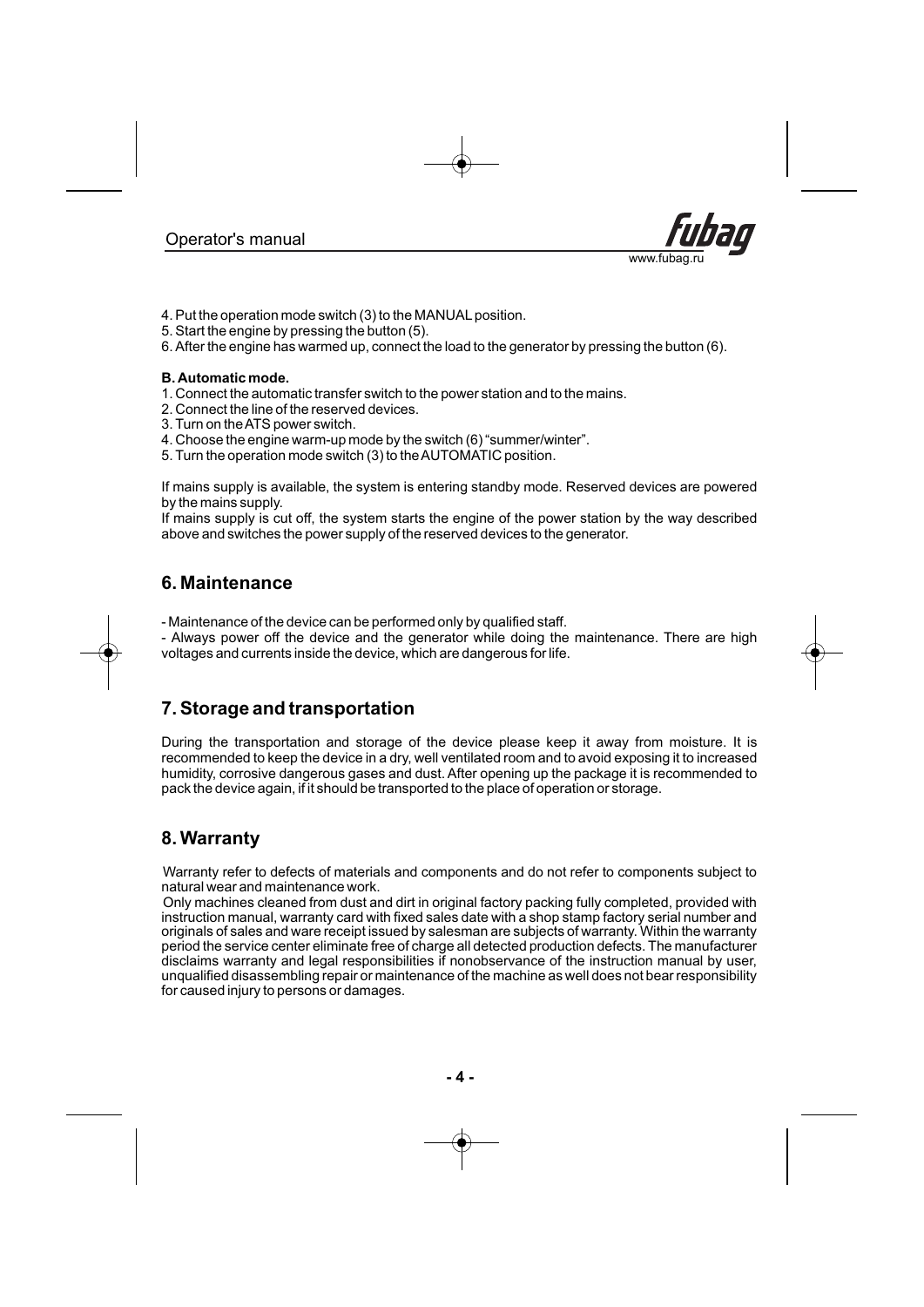



#### **ВНИМАНИЕ! ПЕРЕД ИСПОЛЬЗОВАНИЕМ БЛОКА АВТОМАТИКИ ВНИМАТЕЛЬНО ОЗНАКОМЬТЕСЬ С ДАННОЙ ИНСТРУКЦИЕЙ.**

К использованию и обслуживанию блока допускается только квалифицированный и специально обученный персонал, ознакомленный с данной инструкцией.

В этой инструкции содержится описание, правила безопасности и вся необходимая информация для правильной эксплуатации блока автоматики FUBAG. Сохраняйте данную инструкцию и обращайтесь к ней при возникновении вопросов по безопасной эксплуатации и обслуживанию.

### **1. Правила безопасности**

- Схема блока содержит элементы и узлы, находящиеся под напряжением питающей сети. Категорически запрещается работать при снятой передней панели блока.

- К работе с блоком допускаются лица, прошедшие обучение, инструктаж и проверку знаний требований электробезопасности, имеющие квалификационную группу по электробезопасности не ниже III и соответствующее удостоверение.

- Запрещено использование блока при отсутствии или неисправном заземлении. Перед подключением аппарата проверьте наличие и исправность заземления.

- Располагайте блок в помещении так, чтобы панель управления была легко доступна.

- Устанавливайте блок на прочной, ровной поверхности.

- Внимательно изучите инструкцию по эксплуатации.

- Ремонт и техобслуживание должно проводиться только квалифицированным специалистом сервисного центра.

### **2. Технические характеристики блока автоматики**

| Технические характеристики                                        | <b>STARTMASTER</b><br><b>BS 11500</b> | <b>STARTMASTER</b><br><b>BS 11500 D</b> |
|-------------------------------------------------------------------|---------------------------------------|-----------------------------------------|
| Количество фаз                                                    |                                       |                                         |
| Номинальное напряжение центральной сети, В                        | 220                                   | 220/380                                 |
| Номинальное напряжение электростанции, В                          | 230                                   | 230/400                                 |
| Номинальный ток нагрузки, А                                       | 50                                    | 25                                      |
| Частота, Гц                                                       | 50                                    | 50                                      |
| Номинальное напряжение аккумулятора электростанции, В             | 12                                    | 12                                      |
| Номинальное напряжение зарядки аккумулятора на выходе из блока, В | 13.2                                  | 13,2                                    |
| Номинальный ток зарядки аккумулятора, А                           | 0.7                                   | 0.7                                     |
| Габаритные размеры блока, ДхШхВ, мм                               | 350x245x147                           | 350x245x147                             |
| Класс защиты по IP                                                | IP20                                  | IP20                                    |
| Масса блока, кг                                                   | 5,3                                   | 5,3                                     |

#### **Требования к условиям эксплуатации блока:**

Высота над уровнем моря – не более 2000 м; Температура эксплуатации – от -20 $^{\circ}$ C до +55 $^{\circ}$ C; Относительная влажность – не более 85%.

#### **Комплектность:**

Блок автоматики – 1шт; Кабель управления – 1шт .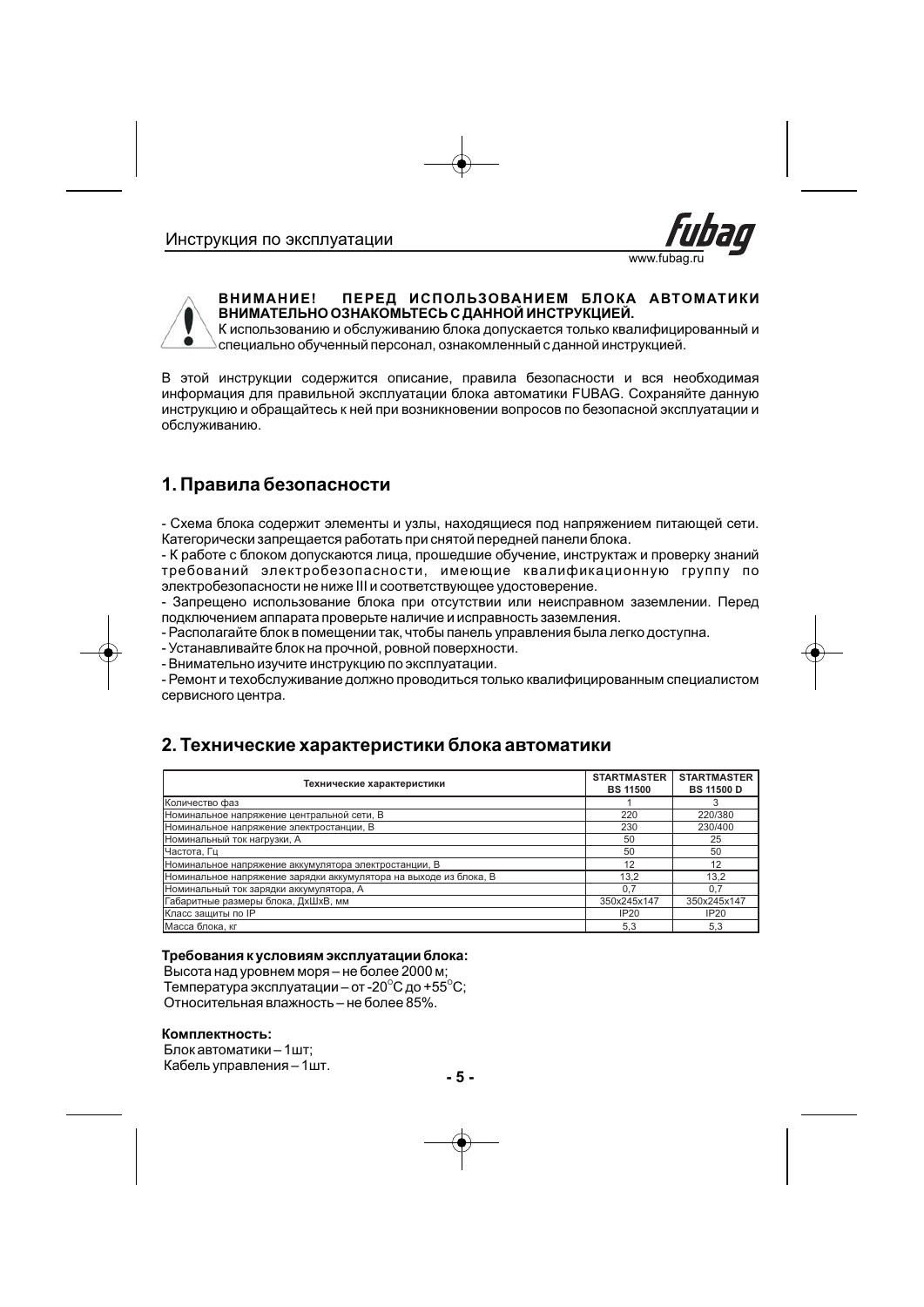

### **3. Описание блока автоматики**

Блок автоматики Startmaster BS 11500 (D) представляет собой автоматическую систему управления электростанцией для организации резервного энергоснабжения потребителей электрической энергии при отключении основного источника питания. Блок автоматики предназначен для совместной работы с электростанциями Fubag, имеющими опцию автоматической работы и вынесенный на переднюю панель разъем для подключения блока. Электростанции не имеющие такую опцию не могут быть использованы для совместной работы с блоком автоматики.

Конструктивно блок автоматики выполнен в металлическом корпусе с возможным креплением на стену. Соединение с электростанцией происходит с помощью специального кабеля управления (в комплекте) и силового провода. Подключение силового выхода электростанции, силового ввода электрической сети и резервируемых потребителей электрической энергии происходит при помощи винтовых клемм расположенных внутри блока.

На передней панели блока вынесены органы управления и индикации режимов работы. Описание и назначение органов управления и индикации представлены на рисунке.

1. Выключатель питания

- . 2 Предупреждающий звуковой сигнал
- . 3 Переключатель режима работы
- (ручной/автоматический)
- . 4 Кнопка ручного переключения
- источника питания нагрузки
- (сеть/электростанция)
- . 5 Кнопка ручного запуска двигателя электростанции
- . 6 Переключатель режима прогрева двигателя (зима/лето)
- . 7 Лампа индикации наличия напряжения основной электрической сети
- . 8 Лампа индикации подключения
- питания нагрузки

. 9 Лампа индикации наличия напряжения

на выходе станции

. 10 Лампа индикации работы двигателя электростанции.



|                      |  |       | N                              |
|----------------------|--|-------|--------------------------------|
| <b>ОСНОВНАЯ СЕТЬ</b> |  | Выход | <b><i><u>TEHEPATOP</u></i></b> |

### Startmaster BS 11500 115 Startmaster BS 000 D

| - |                   |       |                         | $\mid U_{1}\mid V_{1}\mid W_{1}\mid N\mid U_{2}\mid V_{2}\mid W_{2}\mid N\mid U_{3}\mid V_{3}\mid W_{3}\mid N\mid$ |                         |  |                      |  |       |  |
|---|-------------------|-------|-------------------------|--------------------------------------------------------------------------------------------------------------------|-------------------------|--|----------------------|--|-------|--|
|   | <b>ЮВНАЯ СЕТЬ</b> | Выход | <b><i>TEHEPATOP</i></b> |                                                                                                                    | <b><i>FEHEPATOP</i></b> |  | <b>ОСНОВНАЯ СЕТЬ</b> |  | Выход |  |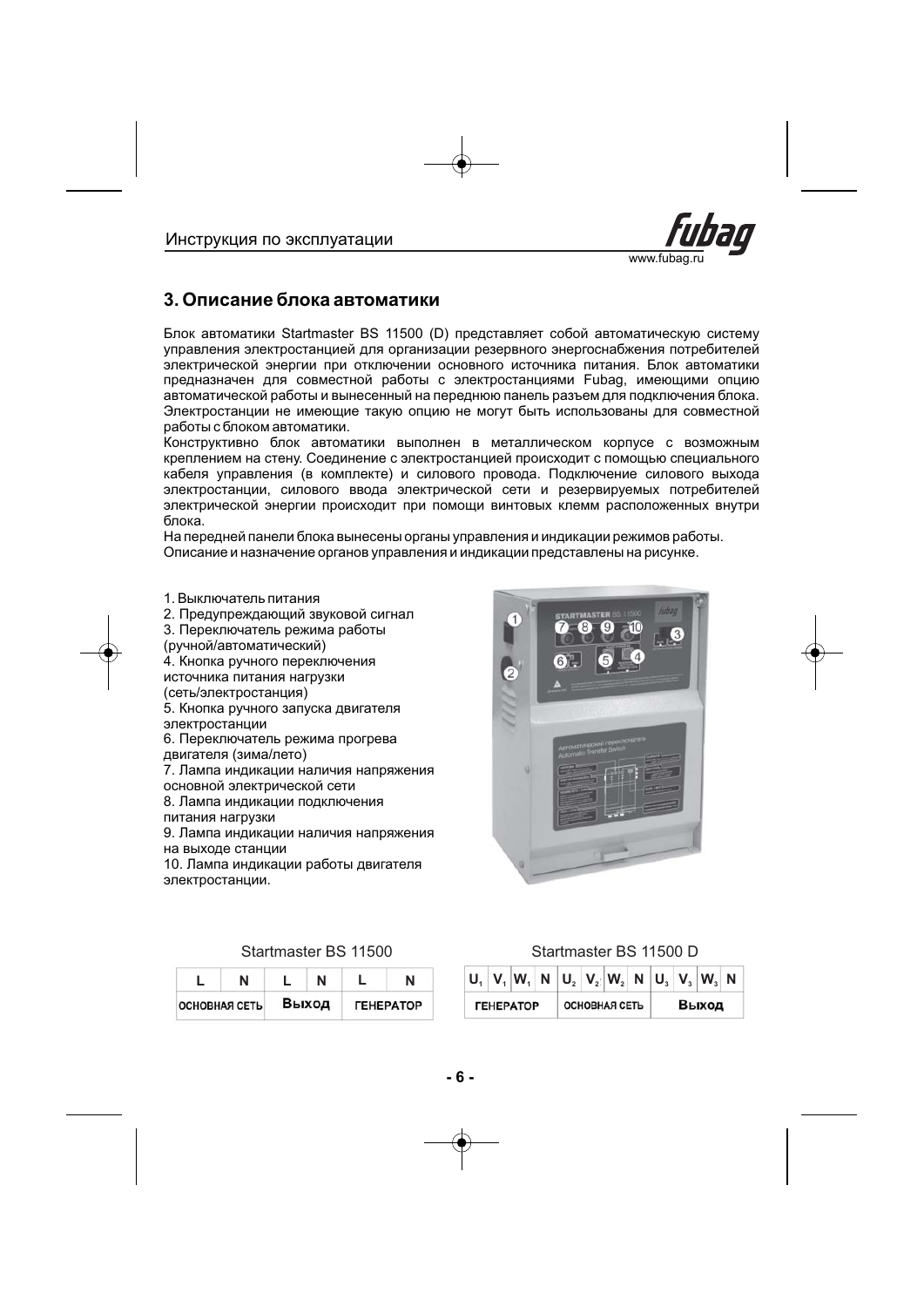

### **4. Принцип работы блока автоматики**

Блок автоматики Startmaster BS 11500 (D) возможно эксплуатировать в двух режимах работы: 1. Ручной режим

2. Автоматический.

При работе блока в ручном режиме не происходит контроль наличия напряжения основного источника питания, запуск двигателя станции и подключение нагрузки осуществляется при помощи кнопок (4) и (5) на передней панели блока.

Контроль времени прогрева двигателя до подключения потребителя электрической нагрузки ведется оператором.

В автоматическом режиме работы, блок автоматики непрерывно контролирует наличие напряжения от основного источника питания (электрическая сеть) при наличии напряжения горит контрольная лампа (7).

В случае отсутствия напряжения основного источника питания в течение 5 сек., автоматика выдает сигнал на запуск двигателя электростанции.

При получении сигнала запуска двигателя происходит перевод заслонки подачи воздуха в карбюратор в среднее положение, подключение реле электростартера длительностью 4 сек. При получении сигнала о наличии выходного напряжения на выходе электростанции

автоматика переводит заслонку подачи воздуха в открытое положение, в случае установки летнего режима – через 5 секунд, в случае установки зимнего режима – через 15 сек. после успешного запуска.

Если после отключения реле электростартера на выходе электростанции отсутствует напряжение, система повторит попытку запуска двигателя еще 5 раз. Если по окончании 5-й попытки двигатель не будет успешно запущен, система сообщит о неисправности электростанции, контрольная лампа двигателя электростанции (10) будет мигать.

В случае успешного запуска двигателя контрольная лампа двигателя электростанции (10) будет гореть непрерывно.

После успешного запуска двигателя система произведет выдержку времени перед подключением нагрузки необходимую для прогрева двигателя. В летнем режиме выдержка составит 10 сек., в зимнем – 25 сек. По истечении данного времени произойдет переключение силовых контакторов и питание нагрузки будет осуществляться от генератора электростанции. На передней панели будут непрерывно гореть лампы (8) и (9).

При восстановлении подачи напряжения от основного источника и в случае стабильного наличия напряжения в течение 10 сек., система переключает питание нагрузки на основной источник и выдает сигнал на остановку двигателя электростанции.

### **5. Порядок совместной работы**

#### **А. Ручной режим.**

- 1. Произвести подключение блока автоматики к электростанции и сети основного питания.
- 2. Произвести подключение линии резервируемых потребителей.
- 3. Включить выключатель питания блока автоматики.